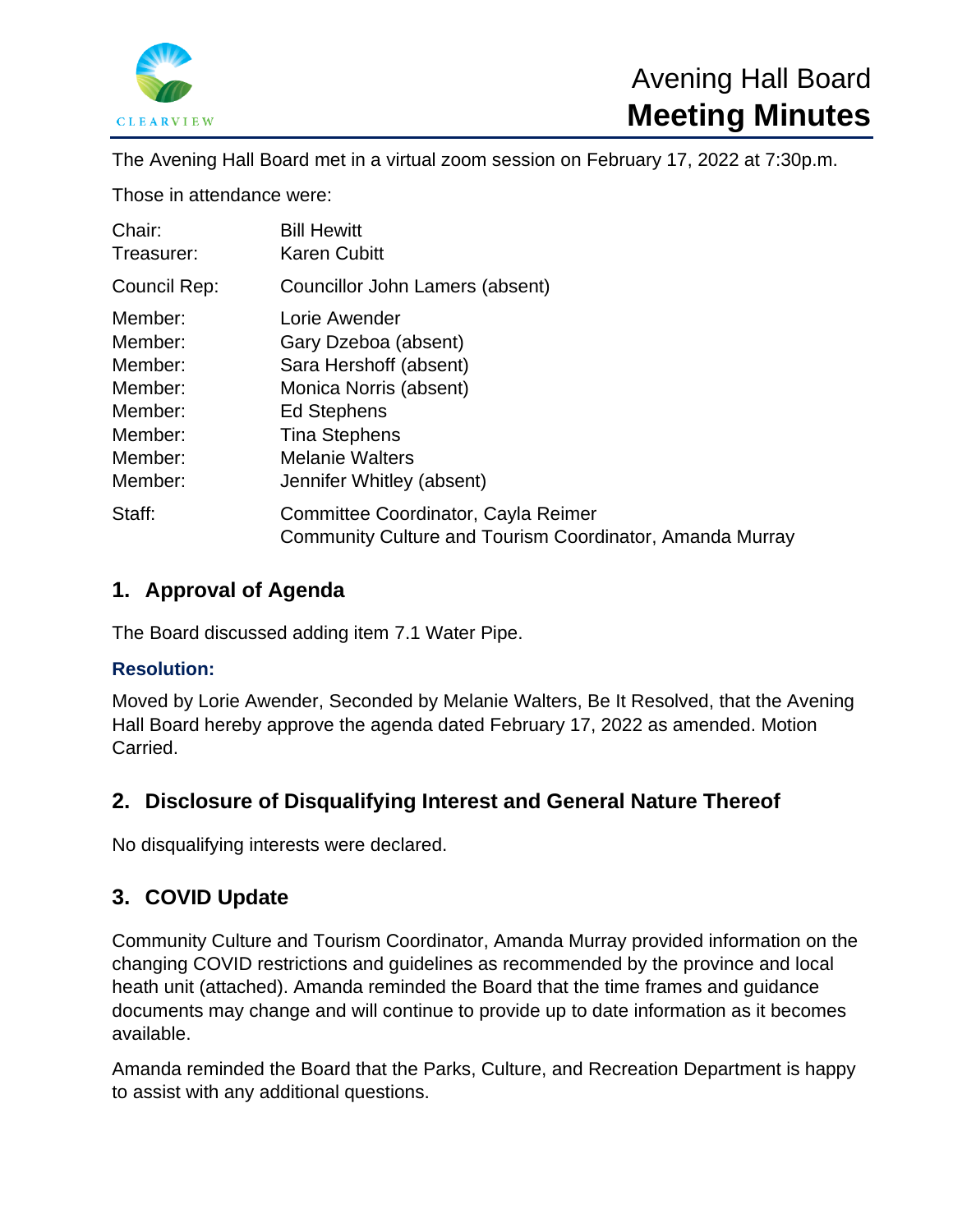# **4. Approval of the Minutes**

## **Resolution:**

Moved by Karen Cubitt, Seconded by Melanie Walters, Be It Resolved, that the Avening Hall Board hereby approve the meeting minutes dated January 20, 2022 as presented. Motion Carried.

## **5. Business Arising from the Minutes**

### 5.1 AODA Renovations Update

Chair, Bill Hewitt provided an overview of the meeting he had with the General Manager of Parks, Culture, and Recreation; Terry Vachon and reviewed the proposed concept designs. Bill highlighted fire door requirements at the lower level each at the West and South entrances, allowing the wooden doors to remain. Bill reviewed the removal of the south side emergency exit stairway and adding accessible access at each the North side and kitchen area, which may provide enough accessibility to not require an elevator, however; Terry suggests maintaining the elevator in the tender process. The Board discussed the elevator costs, requirements, ongoing maintenance, and being mindful of community needs.

The Board discussed barrier free exits and lower level exits, with regard to door spacing which has been relayed to the engineers, along with barrier free exits.

Bill provided information on the process moving forward and associated funding which has not yet been ratified. The Board raised concerns over potential increased costs due to the initial expense and the ongoing expenses in adding an elevator to the final design.

### 5.3 Booking Agent Position

Lorie provided information on the Booking Agent process (attached). The Board discussed the Booking Agent position and how to adequately cover the duties and responsibilities.

The Board discussed automating the role as much as possible (rental agreement, virtual tour video, etc.), updating the booking agent contact information on the township website, and filling the roll in the interim of appointing a new Booking Agent or a group to oversee the duties such as; secretary (contact person, scheduling, and ensuring appropriate information and resources are available); maintenance (clean up), and a walk through/onsite person, etc.

Bill has volunteered to fill the secretary roll for the interim and will work with Karen to create/update required documents, Bill will further investigate the virtual tour option.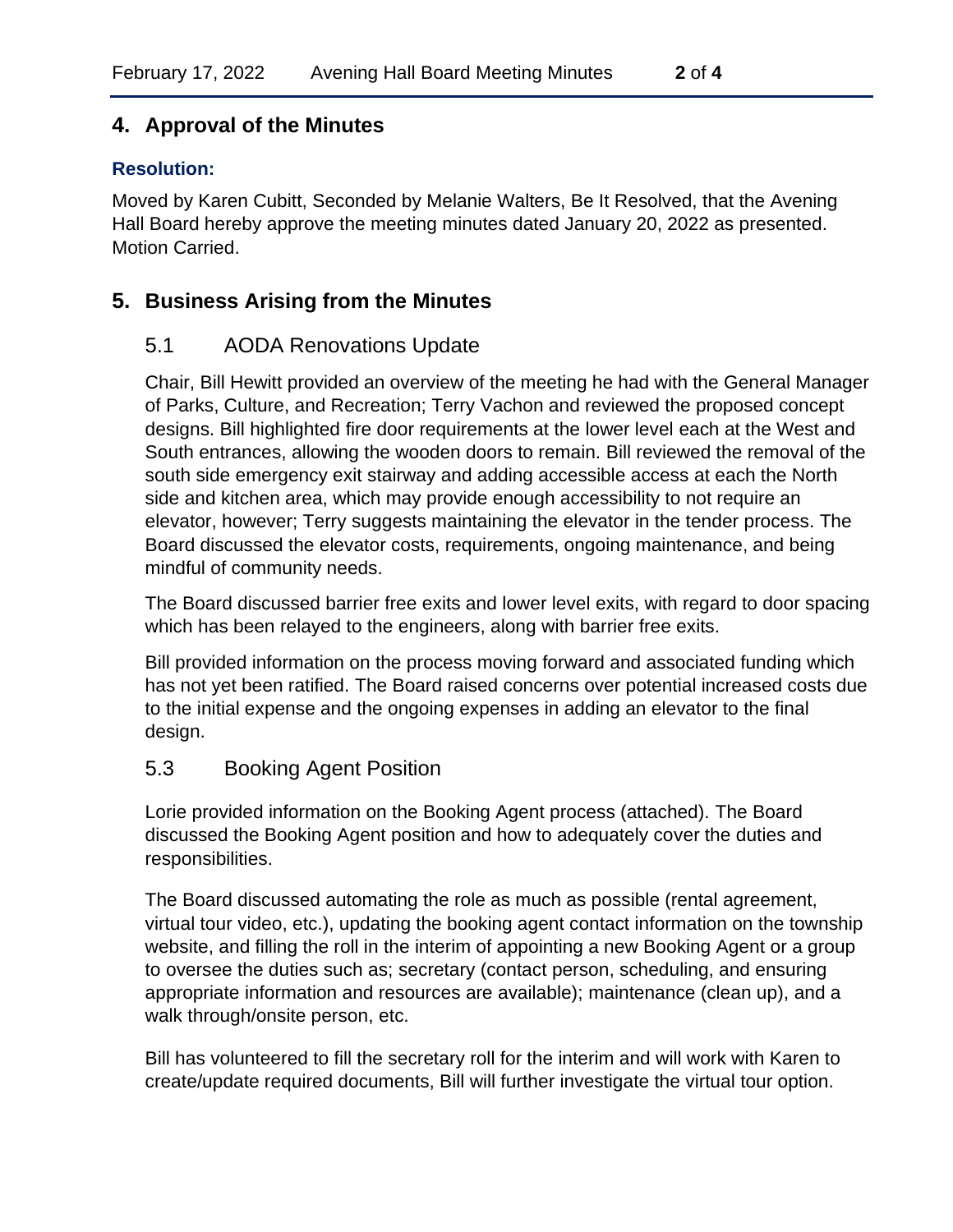Lorie is happy to assist in showing the Hall.

The Board discussed hosting the AGM in April to better address the Booking Agent position and requirements.

### 5.4 Pop Machine

Ed Stephens had been offered \$250 for the pop machine

#### **Resolution:**

Moved by Melanie Walters, Seconded by Karen Cubitt, Be It Resolved, that the Avening Hall Board hereby approve the sale of the pop machine for \$250. Motion Carried.

#### 5.5 Parking Lot

Councillor John Lamers was not available to provide an update.

### **6. Rental Report**

### **7. Financial Report**

Treasurer, Karen Cubitt informed the Board that she is struggling to get statements and will continue to work on obtaining them. Karen provided an overview of the expenses and will create a Draft Budget to present at the AGM.

### **8. New Business**

### 7.1 Water Pipes

Lorie informed the Board that a water pipe had burst in the furnace room, Ed was able to turn off the water and get it cleaned up. Ed was able to get the furnace running again and the pipe has since been fixed, however; the urinal continues to run and will be repaired tomorrow morning.

#### 7.2 AGM

The Board discussed hosting the AGM on April 21, 2022 at 7:30 p.m.

#### **Resolution:**

Moved by Melanie Walters, Seconded by Tina Stephens, Be It Resolved, that the Avening Hall Board hereby set the date of the Annual General Meeting for April 21, 2022 at 7:30p.m. Motion Carried.

**9. Next Meeting** – March 17, 2022 at 7:30 p.m.